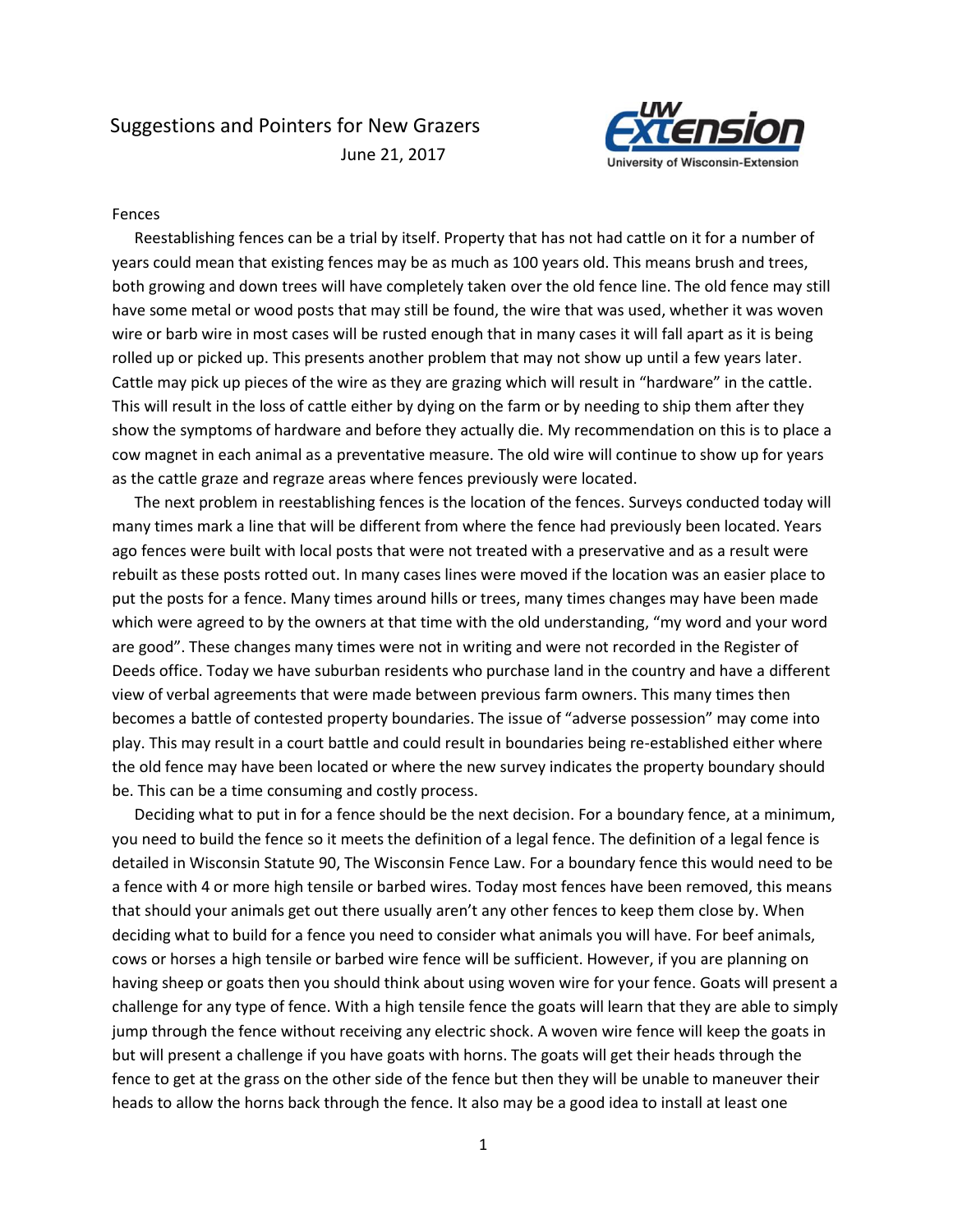electric wire in front of the woven wire to keep the goats from "climbing the fence" or standing on the wires with their front feet. A woven wire fence that will be used for horses should have an electric wire placed above the woven wire. If this is not done the horses will reach over the fence and gradually bend the wire down towards the ground. If you are in a location where deer are a problem then you need to think about an eight foot woven wire fence. The cost for an eight foot fence will be higher but in the long run it may be a better choice.

## Potential problems with fences.

The corner posts need to be sufficiently deep in the ground so the fence will remain tight and the corner posts will not gradually be lifted out of the ground. I would suggest having corner posts placed five feet into the ground. Installation of high tensile fences may be done with posts placed as far as 50 or 60 feet apart. When building high tensile fences fiberglass posts may be used. These offer the benefit of not allowing the electricity to short out into the ground but they do have some shortcomings. When using fiberglass posts on hilly ground they do not have the anchoring ability of metal or wood posts. These posts when placed where the fence is located across a valley or low spot will gradually lift out of the ground. I have seen locations where 3 or 4 posts in a row have lifted and the fence is just bouncing in the air. Another problem with fiberglass posts is that they are not structurally rigid. When these posts are used in areas where the fence goes over a hill they will gradually bend with the wire in the direction of the fence. Another problem that arises from their lack of rigidity may be seen when we have a heavy wet snowfall. This will cause the posts to bend perpendicular to the line of the fence under the weight of snow on the fence. Once this happens the posts are permanently bowed and will not completely straighten back up.

Corner braces, my experience points towards conventional "H" braces as being the most stable and secure for keeping a fence tight. The posts used for ends and corners need to be at least 4 feet and would be better if they were 5 feet in the ground. The diameter of the posts also should be larger than posts used for the rest of the fence.

Floating braces are easier to install, however, the ground end of the brace posts can be pushed off of the stone or end support by cattle. The brace post also will be approximately 10 feet long and will bend and break over time if they are not large enough in diameter.

High tensile fences have the benefit of flexing under down trees and returning to the original height once the tree is removed. Grass or weeds along the fence can result in a lowering of the electric charge on the fence. I would suggest leaving the bottom wire as a ground wire; this will result in being able to keep a higher charge on the rest of the wires in the fence. It also allows the animals to graze under the bottom wire which will help to keep grass and weeds from growing up into the fence and grounding it out. When installing a high tensile fence make all of your fence connections horizontally. Connect all of the bottom wires to all bottom wires and all second wires to all of the other second wires and so on. There may be times such as early in the season when the grass grows tall that you may want to disconnect the second wire to reduce the effect of weeds on your fences' charge. Have only one location where the hot wires are connected to the line wires. In this way when the snow gets deep in the winter you will be able to disconnect the bottom wire or the second wire by only removing one connection. Install line switches at locations where you will be able to shut off the power to portions of the fence not needed when the cattle are moved into other areas of the farm. Lightning can strike a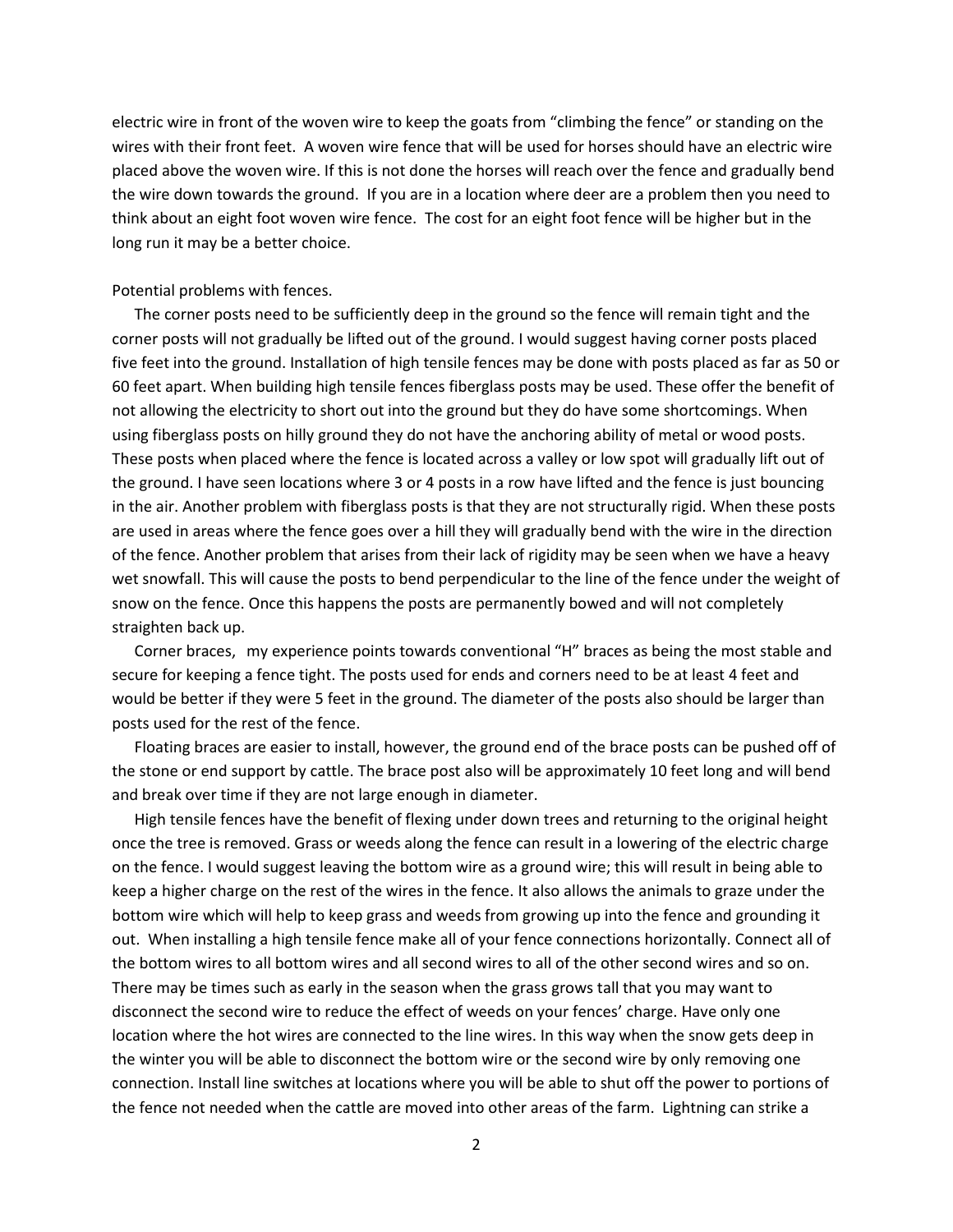fence and blow out your fence charger during summer storms. I have seen a power unit that was blown apart from a lightning strike, so it does happen. Be sure to install a lightning protector to protect your fence charger.

## Cattle Lanes

Some people will advise that you don't need cattle lanes if you are doing managed grazing. I will argue that there are places where it is still a good idea to have cattle lanes. There will be times when you will want or need to bring animals up to the barn and it is nice to have a lane to be able to use.

#### Water Lines for Grazing

Providing water to cattle in each field may be accomplished by using plastic water lines which are available in 300' rolls. The size of the main feed lines will depend on how many cattle you have and how far the individual fields are from the well. In most situations 1¼" plastic water lines will be sufficient to move water out a distance of from ¾ mile to a mile from your well. This will also partially depend on the capacity of your well pump and the size of your pressure tank. When connecting the sections of water line be sure to double band each connection. The plastic lines will expand and contract with changes in temperature and this will occasionally cause the lines to pull apart. This may still happen even if you have double banded the connections. Waterlines for the individual paddocks or pastures will usually be 1" plastic pipe. Most systems use a quick coupler system that allows you to easily connect the sections of plastic pipe and allows for moving your waterer on a frequent, perhaps daily basis. If you don't need to move the waterer each day you should still check it each day. Cattle may step on the hose and completely break the hose from the waterer, they may push the tank around and pinch the hose which will cut off the water, they may stand next to the tank and leave a deposit in the tank which will mean they won't drink at all, they may also step on or bump the quick coupler and cause it to disconnect. When you first put in your water lines they will be easy to see, however after a couple years grass will grow over the lines and the connections will be covered up. I suggest using some way to mark where each of the connections are. I use a style of fiberglass electric fence posts that I don't use for my cross fencing. Use one type of posts to mark where the quick coupler connectors are for your water system and use another type of post to mark where the 1¼ line connectors are. This will allow you to easily check the waterline in the middle of the night when you hear the water pump continually going on and off. For most grazing systems you will use a small movable water tank. This in many cases will be half of a plastic 55 gallon barrel with a high flow float controlled water valve installed towards the bottom of the barrel. This will be connected by a garden hose to a connector that will snap into the quick coupler in the water line. This type of system should handle close to 50 animals. One question when setting up a water system is where to place the quick couplers. My suggestion is to simply run the 300 foot roll of plastic along the side of the pasture and use a quick coupler at the end of each roll to connect to the next roll. Since the rolls are 300 feet long you will be able to break your pasture into 150 foot sections and access water from each coupler for two sections. I would suggest at the entrance into the field to place a coupler about 30 feet or so into the field, simply cut the first roll of plastic water line at about 30 feet and stick in a quick coupler. Should you decide later that you need any couplers closer than 300' you can simply cut the line and put in a new coupler.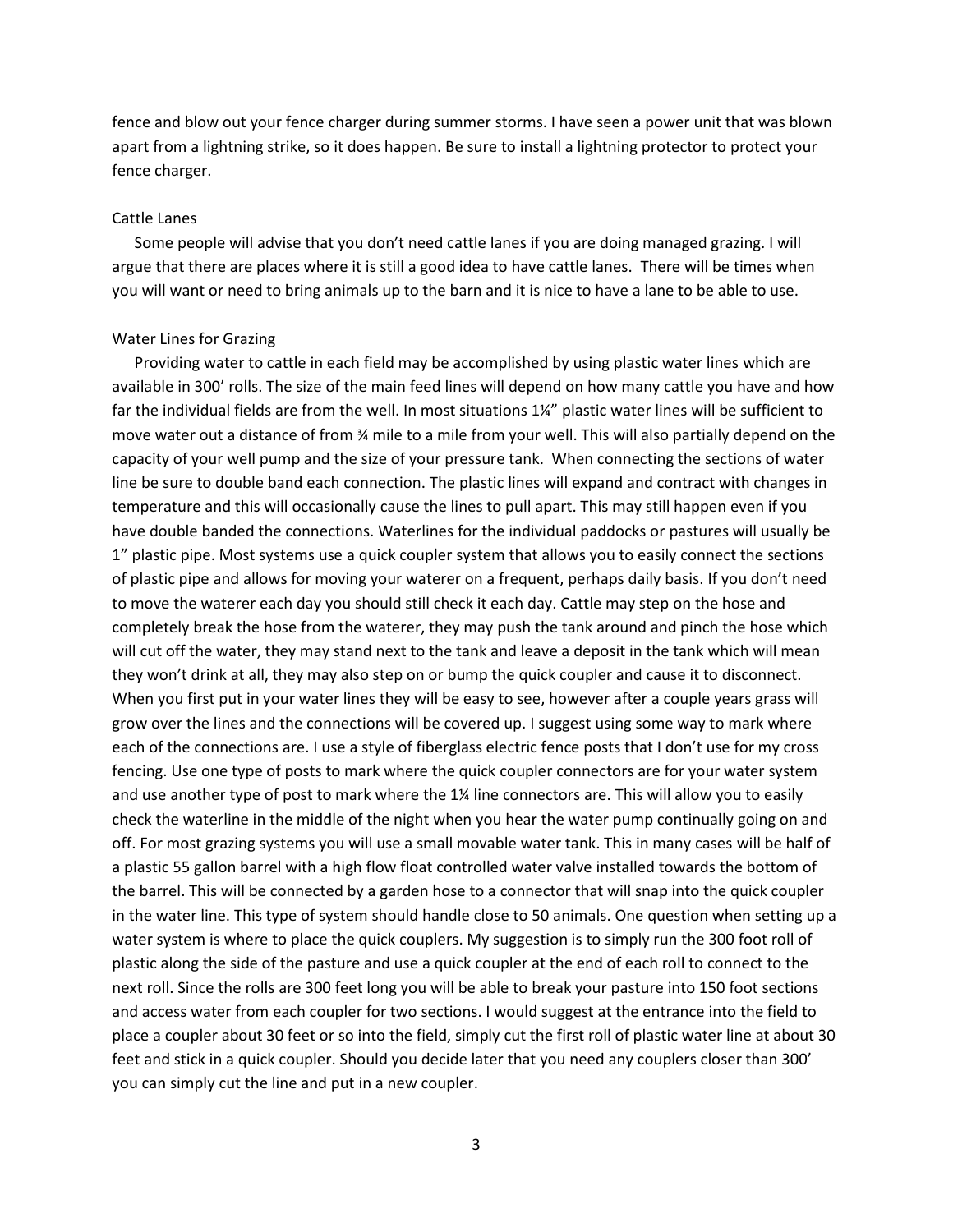Use of larger paddocks and less frequent moving of cattle results in more cow paths which increases erosion.

### Moving Cattle

Beef cattle learn to follow you. Rather than drive them like you do when you go out and get the dairy herd you have to train the beef animals to follow. They will learn that when you call them that means fresh grass. You can train them to take treats, half cobs of corn from a bucket, then they will follow you. You also need to think about six steps ahead, similar to playing chess, so that when you need to have them move into the barnyard they will be right next door. Another challenge is baby calves. The calves will hide in the grass, like a deer, if you move the herd, the calf will not know where, the calf will not drive, it will return to the place mom left it, so move only a short distance at a time, and check to see that the young calves also moved. When moving around a fence from pasture to pasture it is best to set up a short polywire 30 or 40 yards into the new pasture, this will reduce the chance that some animals will remain along the fence in the old pasture.

Moving cattle across roads can be a challenge today as we have more rural non-farmers who are unaware of the law giving cattle the right of way over vehicles. After having issues with vehicles who refuse to stop when moving cattle across the road I now place a vehicle across the road on either side of where the cattle will be crossing. This has been effective in stopping traffic.

#### Barnyard fences and handling facilities

As you move the cattle into a continually smaller yard or holding area you will need to have continually taller and stronger fencing. A headgate should be an essential addition onsite to allow the handling of cattle for vaccinations, attaching ear tags etc. Many veterinarians today will not provide service if there is insufficient facilities for safely catching and holding cattle. A cattle handling tub and a scale are nice to have but not absolutely essential. In your planning for handling cattle have gates installed that will allow for the movement of cattle into various pens. This may include gates that will swing both ways past a center fence or it may mean the installation of a stub gate to allow a 45 degree gate at a fence corner. You may want calves separated, pregnant cows separated, cows needing further care separated or a combination.

#### Time of the year for calving.

There are advantages and disadvantages for having calves early and for having calves later in the season. Look at these advantages and disadvantages and use a time of year that fits you and your farm. Early calving can result in issues with snow and cold. A small trailer to bring calves to the barn is nice to have. A trailer needs to have sides so the cow can see the calf but so the calf cannot stand up and get out. Also some type of warming box can be a good investment. Having calves early allows most of the cows to freshen before the cows are put on pasture. This reduces possible issues from coyotes or other animals. It is easier to check on cows twice a day when they are still confined and being fed hay.

Later dates for calving removes the issue of snow and cold.

Kenneth Williams, Professor UW-Extension Agriculture Agent